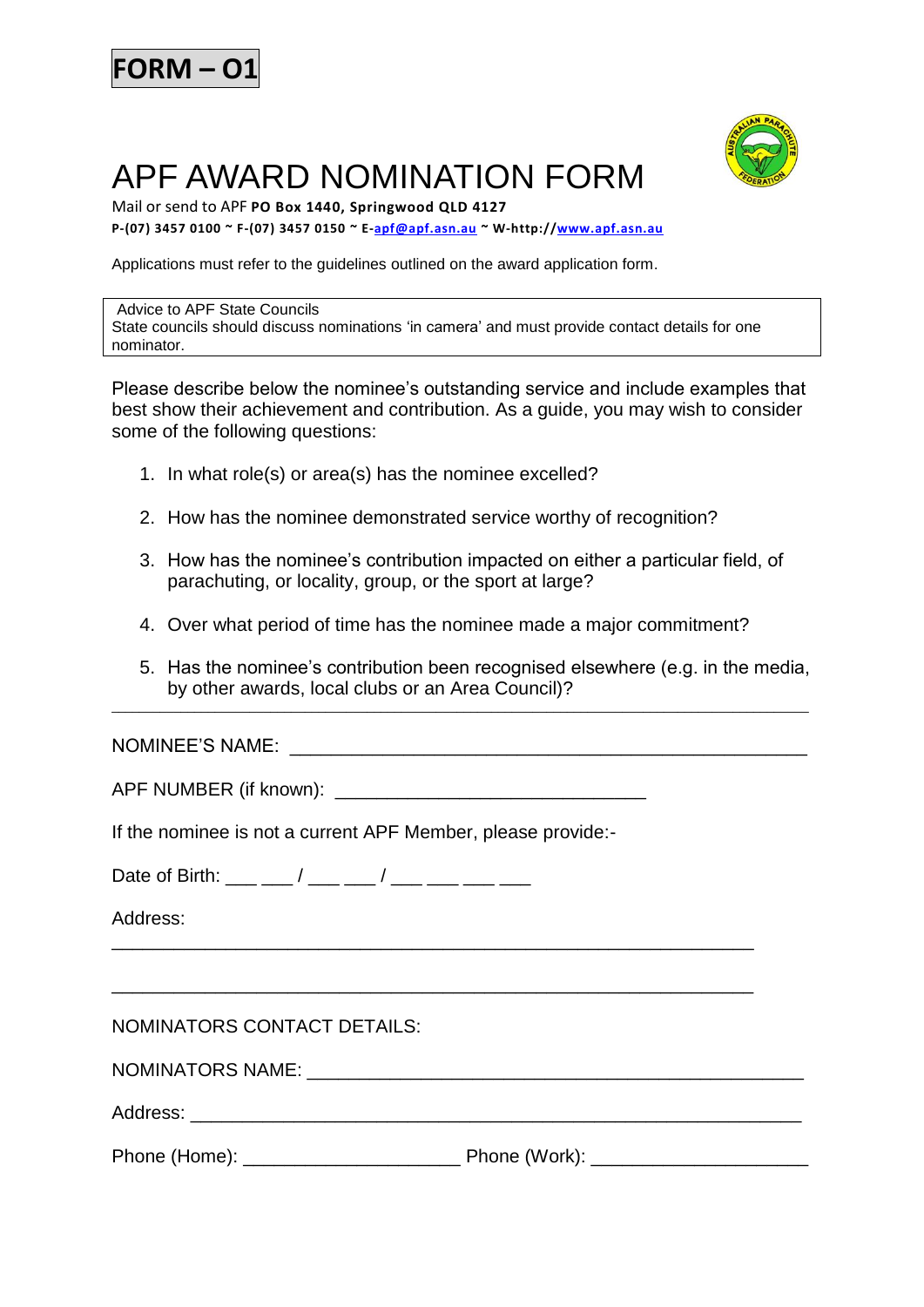| $FORM - O1$                                             |
|---------------------------------------------------------|
| <b>DESCRIPTION</b>                                      |
|                                                         |
|                                                         |
|                                                         |
|                                                         |
|                                                         |
|                                                         |
|                                                         |
| 1. In what role(s) or area(s) has the nominee excelled? |
|                                                         |

<u> 1980 - Johann Barbara, martxa al</u>

 $\overline{\phantom{0}}$ 

 $\overline{\phantom{0}}$ 

2. How has the nominee demonstrated service worthy of recognition?

<u> 1989 - Andrea Santa Andrea Andrea Andrea Andrea Andrea Andrea Andrea Andrea Andrea Andrea Andrea Andrea Andr</u>